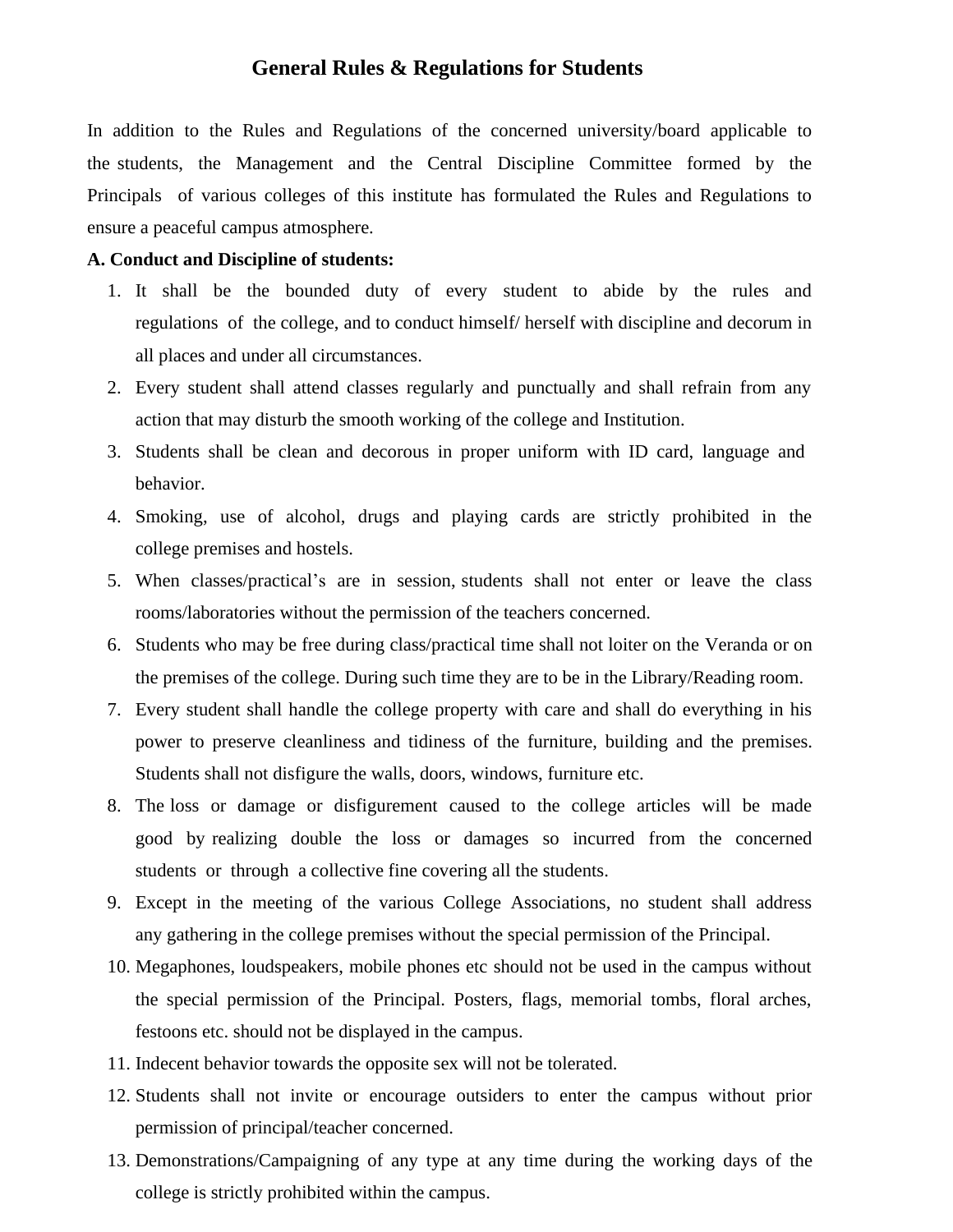- 14. Rioting/agitating against another group of students or against members of staff/principal/management on any reason what so ever is prohibited.
- 15. Ragging/teasing/intimidating/harassing/using words of abuse etc. on junior students especially female students with in the campus or outside is punishable/crime under Police Act and such matters will be immediately reported to the police. Students involved in such acts will be adequately punished which amount to; a) Imprisonment up to 2 years, b) a fine up to Rs. 10,000/- and c) Dismissal from the

College.

- 16. In accordance with the Govt. order the central discipline Committee of this institute has banned the use of mobile phones, obscene cinematic dance and fashion show in the college. Students shall not roam with their motor vehicles making nuisance in the Campus. Vehicles should be parked at respective places allotted for the purpose.
- 17. The authority of the Principal extends outside the campus also.
- 18. Any further rules and regulations framed by the University, Management and the central discipline committee from time to time shall also be binding to all.
- 19. Political activism is strictly banned in the campus vide judgment of the Hon'ble High Court of Maharashtra. Students are forbidden to organize or attend meetings other than official ones. Students resorting to strike are strictly prohibited from entering even the campus.
- 20. Students are not allowed to make mass petition to the Principal. Any complaint can be represented by a team of not more than three.

#### **B. Attendance & Leave of Absence:**

1. Attendance will be taken at the beginning/end of each period. Late comers shall enter classrooms only with the permission of the concerned teacher.

2. Students who leave classrooms after roll call without the permission of the teacher are liable to punishment.

3. Impersonation at roll call will be considered as serious offence.

4. Application for leave of absence for more than 3 days due to illness should be supported by medical certificates.

5. Students absenting themselves from the college for more than fifteen consecutive working days without satisfactory explanation will have their names removed from the roll call and treated as temporary removal.

6. A student sent out from the class by a teacher shall lose the attendance for the duration he is out.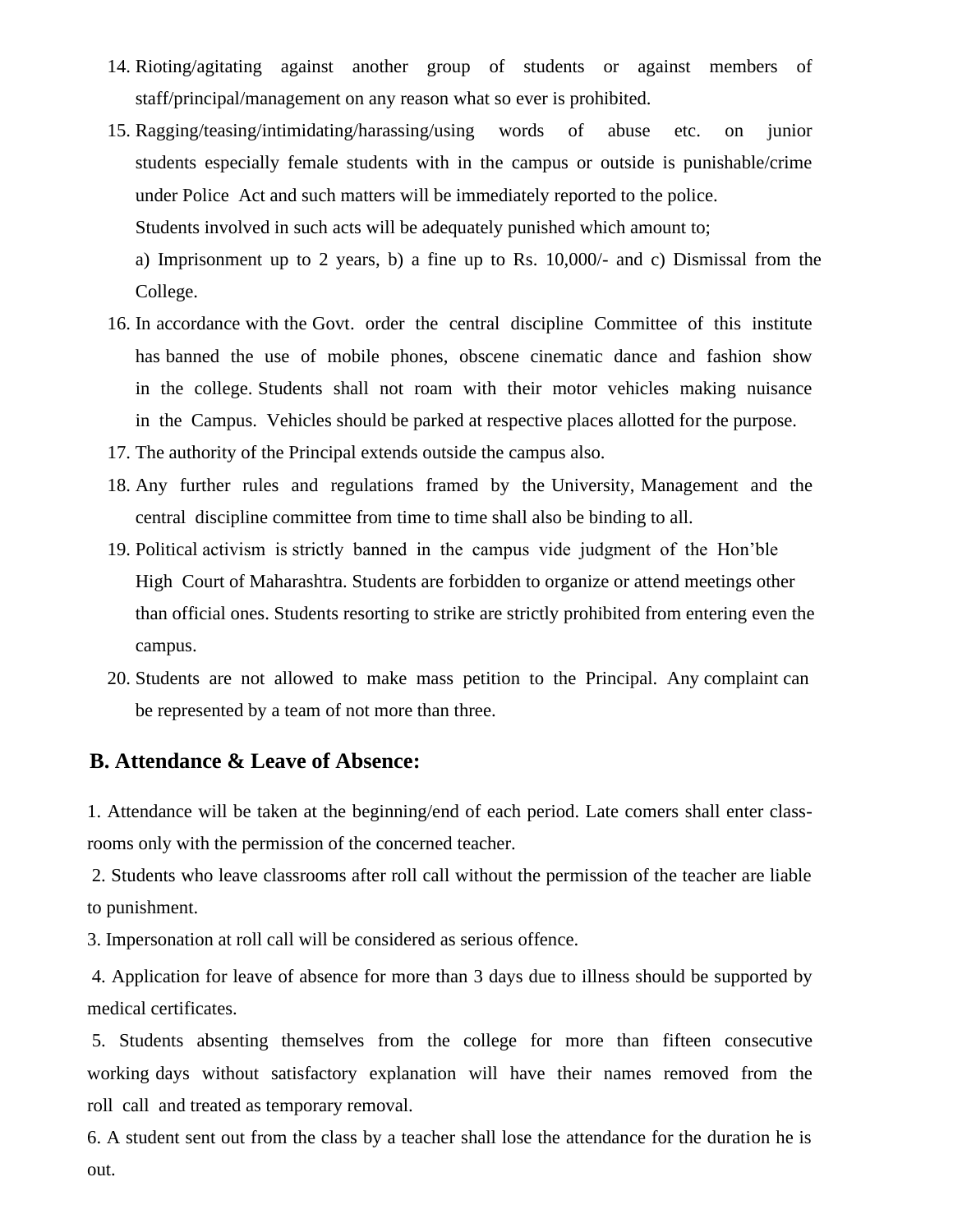7. Disciplinary action including removal from the rolls will be taken against those who repeatedly absent themselves on insufficient grounds.

8. A student requiring leave for a day or a part of a day should apply for it to the Principal or to the concerned teacher and get it sanctioned before leaving the college and such application should be submitted to the office on the same day. Only under unavoidable circumstances, the student can get the leave permission by SMS.

9. Those students who are absent for the college more than the permitted days, will be charged/fined.

## **Students Violating the rules and regulations of discipline committee will be Charged/Punished as stated below:**

| Sr.No. | <b>Nature of Violations of rules and</b><br><b>Regulations</b>                   | <b>Nature of Charge/Fine</b>                                         |
|--------|----------------------------------------------------------------------------------|----------------------------------------------------------------------|
| 1.     | <b>Student Without Uniform</b>                                                   | Rs. 50 per day.                                                      |
| 2.     | Student without ID card                                                          | Rs. 50 per day.                                                      |
| 3.     | Absent for the college without permission                                        | Rs. 50 per day.                                                      |
| 4.     | Use of Mobile in Campus                                                          | Rs. 100 per time.                                                    |
| 5.     | Use of Mobile in Girls hostel/Campus                                             | Rs. 500 Per day as well as<br>removal from the hostel                |
| 6.     | Misbehavior<br>$\sigma$<br>the<br>student<br>with<br>teacher/students            | Rs. 100 fine first time, for repetition<br>Rs. 500 fine.             |
| 7.     | Repeater student or year down student<br>entering the college without permission | Rs. 500 fine.                                                        |
| 8.     | Smoking, Drinking and Playing cards<br>incollege premises                        | Rs. 1000 Fine and temporary<br>removal from the hostel for 30 days.  |
| 9.     | Celebrating Birthday without permission.                                         | Rs. 200 fine                                                         |
| 10.    | Violence/Disfigure of furniture/college<br>property.                             | Fine of Rs. 5000 or double the price<br>of the original goods/items. |
| 11.    | Ragging/exploitation.                                                            | Recommendation for Police action                                     |
| 12.    | Sexual harassment/misbehavior with girl<br>students.                             | Recommendation for Police action                                     |